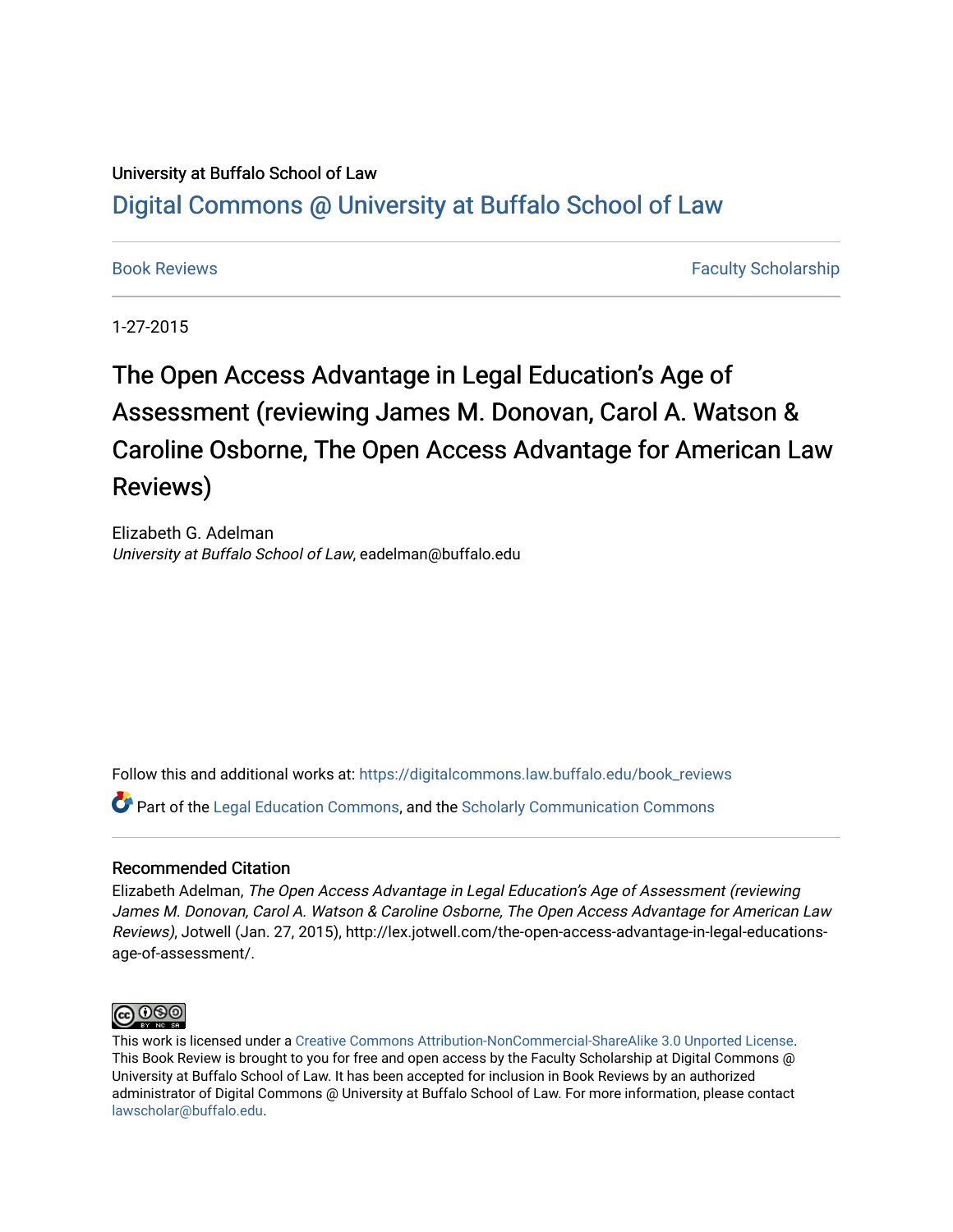## **The Open Access Advantage in Legal Education's Age of Assessment**

**Author :** Elizabeth Adelman

**Tagged as :** [Librarianship and Legal Technology](http://lex.jotwell.com/tag/librarianship/)

**Date :** January 27, 2015

James M. Donovan, Carol A. Watson & Caroline Osborne, The Open Access Advantage for American Law Reviews (October 7, 2014), available at **SSRN**.

Open access (OA) scholarship is available online, without fees, and free of restrictive copyright and licensing provisions. As institutions of higher education implement a more metrics-driven paradigm, law schools are increasingly attentive to the quantification of both individual faculty and aggregate law school impact. Citation counts are one means of quantifying these impacts. Donovan, Watson, and Osborne build on their 2011 article, Citation Advantage of Open [Access Legal Scholarship](http://ssrn.com/abstract=1777090), which demonstrated that open access resources have a great impact on legal scholarship, (103 Law Lib. J. 553, 557). In this article, they work to develop a systematic and scientific explanation for why open access scholarship has a citation advantage in the legal education context.

The authors' research shows that articles published simultaneously as print and open access law review articles provide at least a 50% citation advantage over their print-only law review counterparts. More specifically, they find that the aggregate cumulative OA advantage for new and retrospective works combined is about 53%; the OA advantage of newer works published during the years 2007-2012 is about 60%. Their research also indicates that OA articles are more heavily cited in the years immediately following an article's publication and that OA articles tend to "command greater attention over the lifespan of the work" (Donovan et al, at 8).

The authors also explore the measurement of the OA advantage to a law review as it relates to the institution's ranking in the U.S. News & World Report. They conclude that the greatest OA advantage is for a journal whose home institution is in tier 2, 3, or 4 of the U.S. News & World Report law school ranking. For those tiers, the aggregate cumulative OA advantage for new and retrospective works combined is about 51% compared to an OA advantage of new works published during the years 2007-2012 of about 89% for tiers 2 and 3, and 81% for tier 4. For journals at tier 1 schools, the OA impact decreases significantly because journals at higher ranked institutions have high levels of exposure even without OA. In this tier, the aggregate cumulative OA advantage for new and retrospective works combined is about 11% compared to an OA advantage of new works published during the years 2007-2012 of about 16%.

As the authors point out in their conclusion, this article is a sobering reminder that readily available information on the Internet will often be the first, and in some cases the only, source consulted. Consequently, OA publishing offers faculty the potential opportunity to increase their work's exposure in the field by being readily available, and therefore, is fertile ground for the OA citation advantage. According to Donovan, Watson, and Osborne, the OA citation advantage for a law review article is threefold: an OA article gets attention sooner; about half of the citations to an OA article will be from the first six years of the publication's existence; and OA articles receive attention for a sustained period of time that exceeds the length of attention received by its non-OA counterparts. Depositing faculty scholarship in an open access repository, whether in SSRN or in an educational institution's repository, is a simple, tasteful way that faculty can promote their scholarship while supporting the open access movement.

Cite as: Elizabeth Adelman, The Open Access Advantage in Legal Education's Age of Assessment, JOTWELL